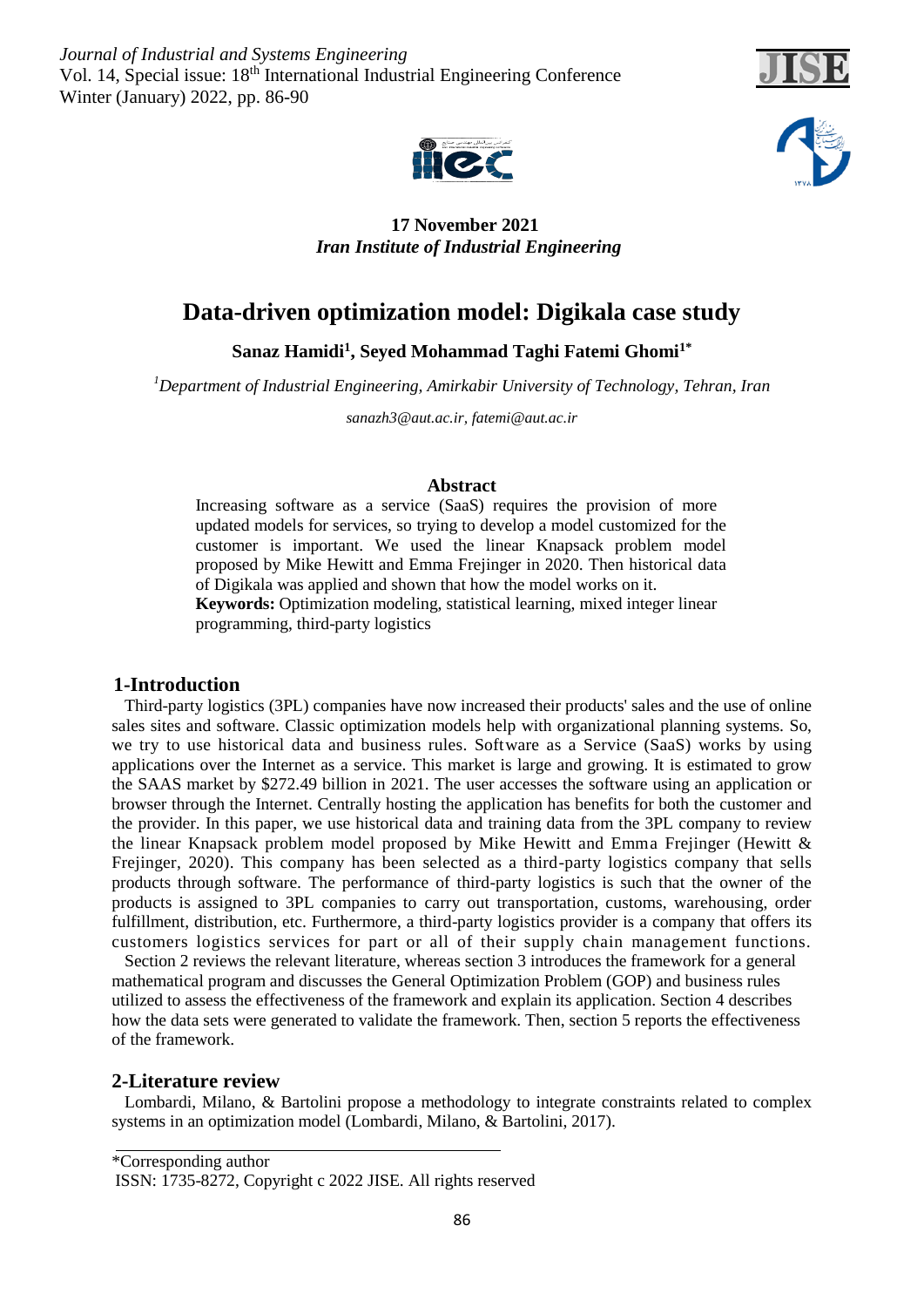They assume an accurate simulator and use it to generate data for supervised representation learning. They delineate the general setting including the embedding of linear regression in mixedinteger linear programs (MILP) in a model. Focus is on problems that can be effectively solved with MILP and rules that can be accurately expressed with linear constraints. Such as (Pawlak & Krawiec, 2017), this paper focuses on the automated modeling of business rules for MILP. The problem setting is related to constraint programming (CP), parametric Markov decision processes, and inverse optimization. The aim of CP is to define constraints based on solution examples (Kolb s., 2016).

 There are about five logistics parties that are working in the market spread in the physical distribution industry. The first stage is that production and transport were done by one producer, then some of these activities are divided into businesses that terms of insourcing and outsourcing, which is given to 3rd party logistics providers. At the beginning of third-party logistics in the 1980s, some companies have set up to provide services functions both transport and storage. These companies basically lifted a certain burden from manufacturing or producing companies related to supply chain management. Accordingly, it has correlated with a number of companies and a number of trucking carriers, which are using third-party logistics services (KIM, Studies on Total Logistics Management in Physical Distribution Process, 2019). Mike Hewitt and Emma Frejinger focused on optimization problems that are MILP. Two inputs are used: (1) MILP model to solve, which referred to as GOP, and, (2) historical data regarding past decisions implemented. Mathematical representations of business rules that are not present in GOP are learned by the framework, and the historical data indicates impacted actual decision making. The problem of learning mathematical representations of business rules from historical data is treated as a statistical learning problem and it expands GOP with new limitations, which is called the adaptive optimization problem (AOP). So, there is an algorithmic framework that combines optimization and statistical learning for automating the adaptation of classical optimization models to specific operational contexts.

#### **3-General framework**

 This section presents GOP that will be adapted and shows how to learn mathematical representations of business rules from historical data. This GOP is MILP widely used in operational planning. So, GOP is:

maximize 
$$
r^t x
$$
  
s.t.  
 $A^t x \leq b^t \qquad x \in X$   
 $G^t x + H^t v \leq h^t \qquad v \in V$  (2)

 Some of the business rules' models are not represented in GOP but still be observed by an actionable plan. Such as some business rules are often modeled with auxiliary variables such as binary variables for precedence constraints in scheduling. Parameters are for a time period  $t = 1, ..., T$ , and  $y<sup>t</sup>$  and  $x<sup>t</sup>$  are plans executed in each of those time periods and an optimal solution to GOP, respectively. The methodology is to yield an optimization problem that focuses on learning linear representations.

The function  $y_i = f(x; \alpha^i, \beta^i)$  is an affine function and regression equation is defined:

$$
y_i = \beta^i + \sum_{j=1}^n \alpha_j^i x_j + \varepsilon^i \qquad i = 1, \dots, n
$$
 (3)

Where  $\beta^i \in \mathbb{R}$  are intercepts,  $\alpha_j^i \in \mathbb{R}$  are parameters and  $\varepsilon^i$  are Gaussian noise and they are independent. Training yields the parameter estimates  $\hat{\beta}$  and  $\hat{\alpha}$ .  $\hat{\beta}$  and  $\hat{\alpha}$  are used to create an AOP by adding to the GOP three sets of decision variables. The first,  $y_i$  are the predictions of the executed plan given a solution to GOP. The second,  $\delta i \geq 0$ ,  $i = 1, ..., n$  measures the difference between those plans with respect to element *i*. Finally, the third,  $\Delta$ , measures the total difference between these plans.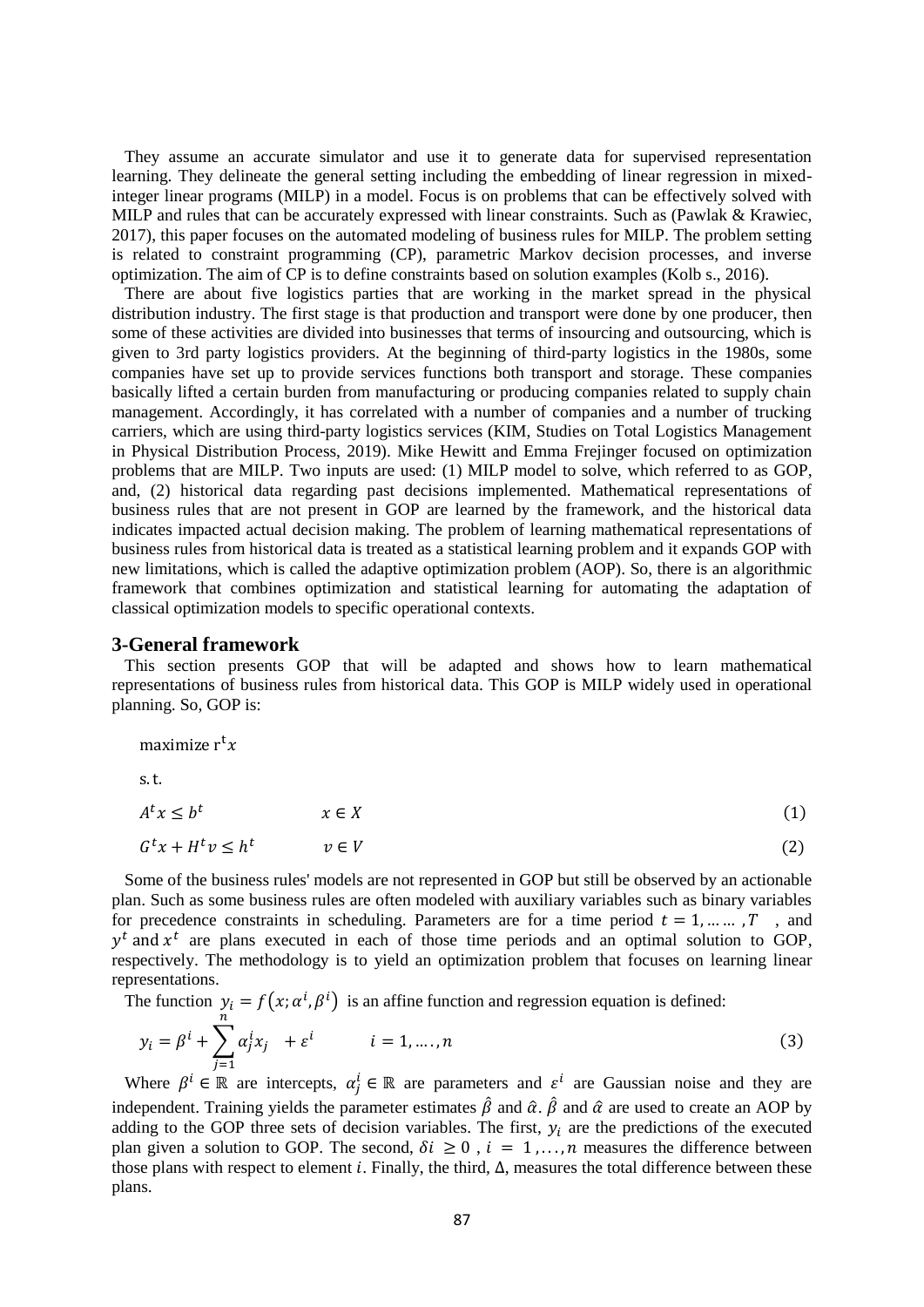$$
\hat{\beta}^i + \sum_{j=1}^n \hat{\alpha}_j^i x_j + \varepsilon^i = y_i \tag{4}
$$

$$
\delta_i
$$
  
\n
$$
\geq y_i - x_i
$$
  
\n
$$
\delta_i \geq x_i - y_i
$$
\n(5)

$$
\Delta = \sum_{i=1}^{n} \delta_i \tag{7}
$$

 $i=1$ <br>As mentioned, a third-party logistics (3PL) company is selected and the company's goal is to maximize revenue and the provider tries to determine which customers' products to load into a single container. The 3PL has the ability to formulate and solve a different type of linear knapsack problem,  $KP(t)$ :

$$
Z_{KP}^t = \text{maximize } \sum_{i=1}^n r_i^t x_i
$$
  
s.t.  

$$
\sum_{i=1}^n a_i^t x_i \le b^t
$$
  

$$
0 \le x_i \le 1
$$

We assume that the revenue is  $r_i$ , and size is  $a_i$ , associated with customer *i*'s products, the capacity is *b,* and t refers to the day. These business rules may be satisfied in an executable plan. Table 1 provides representations of these rules.

| Rule | <b>Logical/Mathematical constraint</b> | <b>Functional mapping</b>                                                                                                                                                      |  |  |  |
|------|----------------------------------------|--------------------------------------------------------------------------------------------------------------------------------------------------------------------------------|--|--|--|
|      | $x_1 \geq x_2$                         | $f_1: \bar{y}_i = \begin{cases} \max(\bar{x}_1, \bar{x}_2) \\ \bar{x}_i \end{cases}$<br>$i=1$<br>$i = 2,3, , n$                                                                |  |  |  |
|      | 2 $a_1^t x_1 + a_2^t x_2 \le 0.4b^2$   | $\left(\max\left(0, \frac{0.4b^t - a_2\bar{y}_2}{a_1}\right) \quad i=1\right)$<br>$f_2: \bar{y}_i = \begin{cases} \min\left(1, \frac{0.4b^t}{a_2}\right) \end{cases}$<br>$i=2$ |  |  |  |
|      |                                        | $\bar{\mathbf{y}}$<br>$i = 3, , n$                                                                                                                                             |  |  |  |

**Table 1.** Business rules for linear Knapsack problem

 AOP version of KP(t) is called A-KP (c, t). To formulate A-KP (c, t), we fit the following regression equation for each  $i = 1, ..., n$ :

$$
\beta^i + \sum_{j=1}^n \alpha_j^i x_j + \varepsilon^i = y_i
$$

 $A-KP$  (c, t):

$$
Z_{KP}^t = \text{maximize } \sum_{i=1}^n r_i^t x_i + c\Delta
$$
  
s.t.  

$$
\sum_{i=1}^n a_i^t x_i \leq b^t
$$
  

$$
0 \leq x_i \leq 1
$$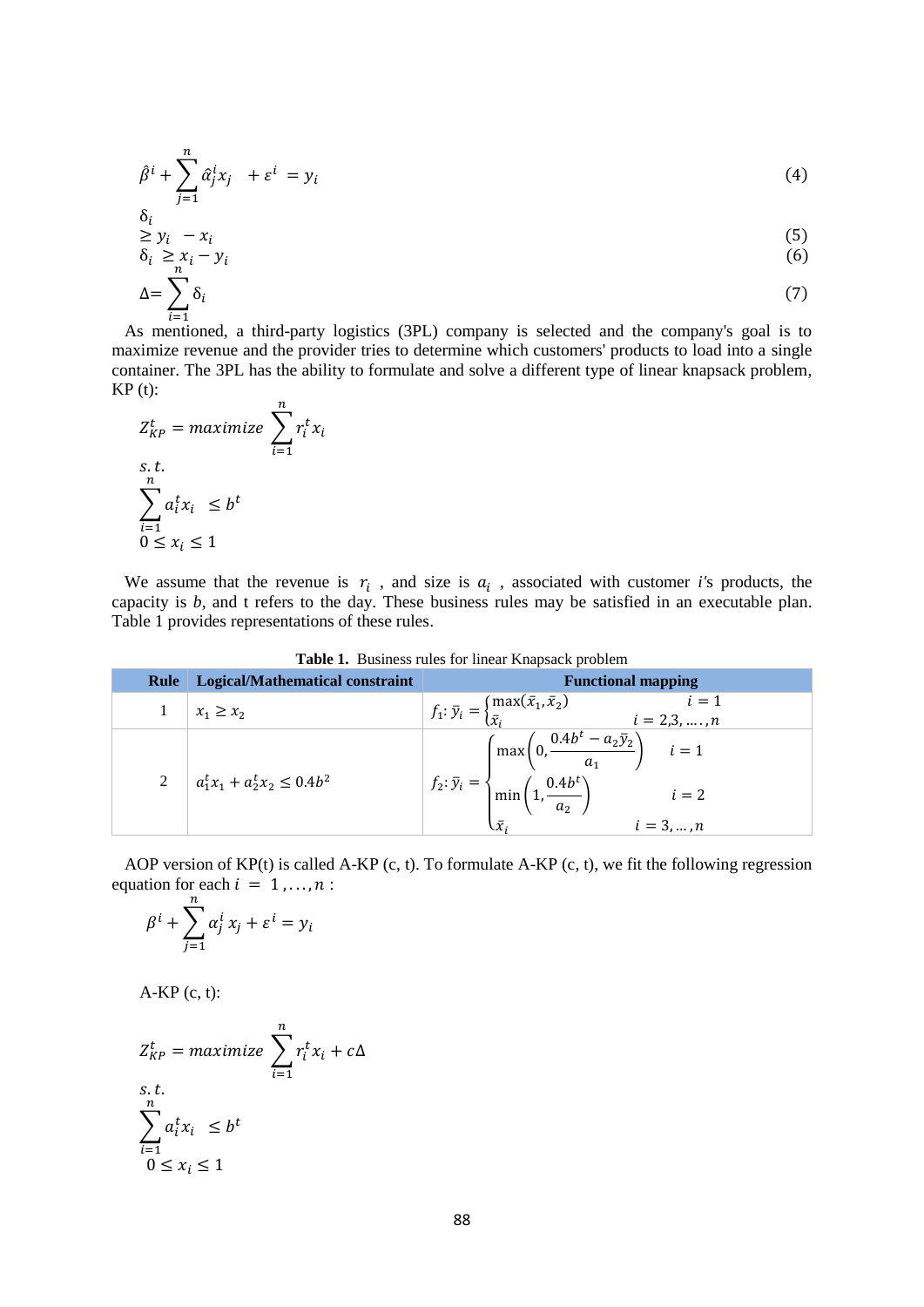#### **4-Data generation**

We divide the data into two sets that they are training and test sets. We use a training set to learn the linear representation of a mapping and a test set is used to evaluate the effectiveness of learning mathematical objects. We use sales data for two days and two customers (two cities) as a training set. Table 2 presents a data set.

|                   |                    | Day1      | Day 2    |
|-------------------|--------------------|-----------|----------|
|                   | 180<br><b>Size</b> | 150       |          |
| <b>Customer 1</b> | Revenue (Rials)    | 23499300  | 75677500 |
|                   | Size               | 25        | 160      |
| <b>Customer 2</b> | Revenue (Rials)    | 138314800 | 90459930 |

| Table 2. Data set for the linear knapsack problem |
|---------------------------------------------------|
|---------------------------------------------------|

## **5-Results**

 This section validates the approach in the regular setting. Recall this setting consists of small instances of GOP and the application of the same single business rule each day. It is observed that for small values of c, the optimal solution to A-KP (c, t) nearly always satisfies the constraints

 $G^t x + H^t v \leq h^t$ . Finally, we see that with respect to satisfying the business rule, the linear mapping approach works well on the linear knapsack problem.



**Fig 1.** Linear knapsack problem: percentage of days in test data set where business rule is satisfied

 Finally, we understand that this system helps product shippers plan and execute transportation moves, usually by third-party carriers, in order to deliver their products. We assessed the performance of the framework on a class of optimization problems. Our experiment showed that this problem has satisfied.

## **Acknowledgment**

We acknowledge Digikala for providing sales data and assistance in preparing this paper.